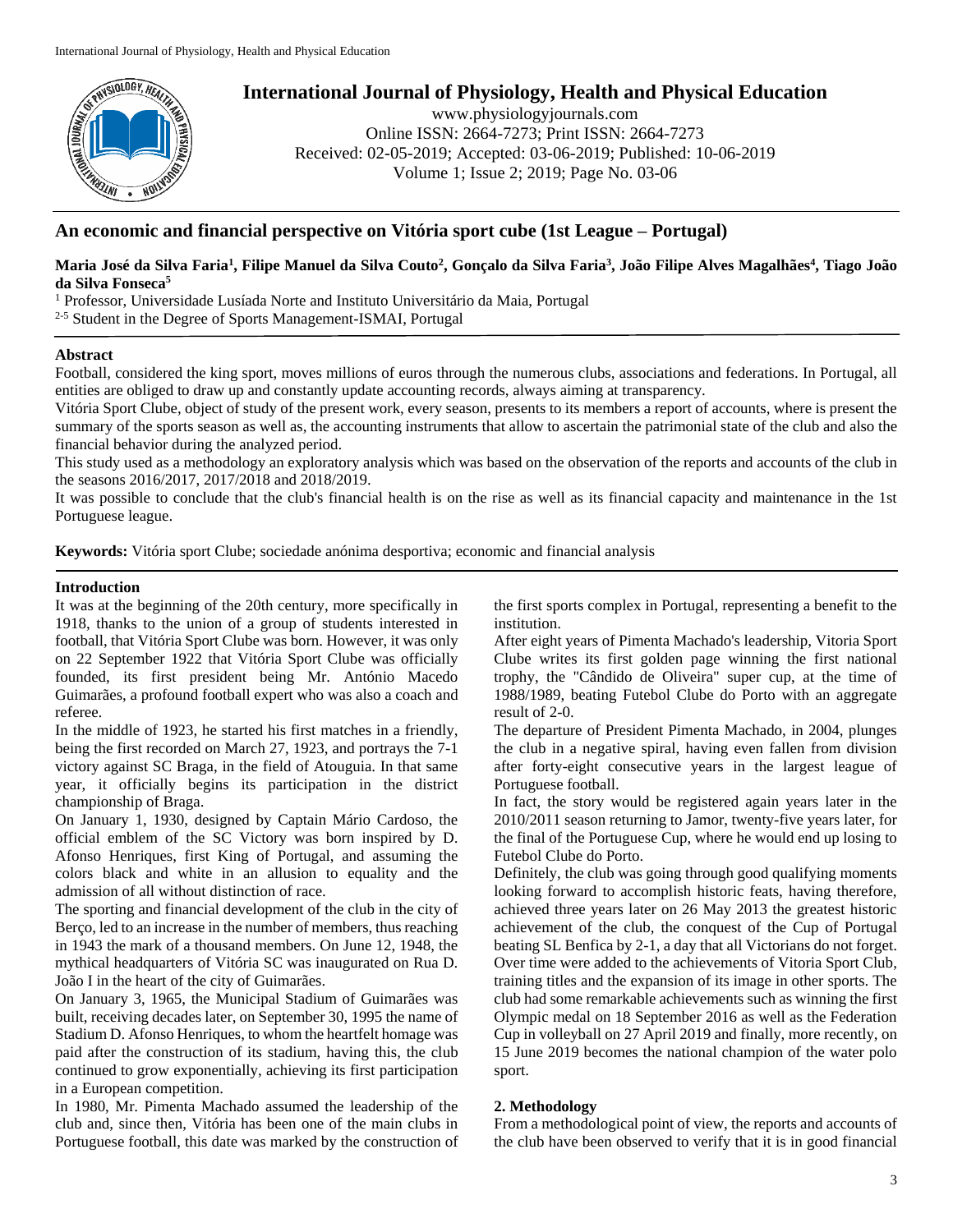health and economically sustained. In order to make the analysis as neutral as possible it should be noted that none of the authors of this study is a fan or sympathizer of it, and that the reason for their choice is that it is a club belonging to the 1st Portuguese football league. Any other club in this league could be the object of study, but as each of the authors has different clubs, it was decided to draw lots among the 19 clubs that belong to the 1st league so that the election of the club for study was as random as possible.

Taking into account the election made and the observation of the reports and accounts two important factors must be noted: i) the fact that Vitoria Sport Club holds only 40% of SAD and ii) has

been the target of a financial restructuring, are factors that have greatly influenced the reports and accounts studied, being determinant in some revenues and other financial earnings. Besides the study of the club accounts will also be studied through economic and financial ratios the short-term liquidity situation.

## **3. Empirical analysis**

A look at the club's reports and accounts was made from which the information in tables 1 and 2 below was extracted. The analyses of the accounts shall be made according to the times at which the account reports were drawn up.

| Income and expenditure                                 | 2016              | 2017            | 2018              | 2019             |
|--------------------------------------------------------|-------------------|-----------------|-------------------|------------------|
| Sales and services rendered                            | 3 342 973,01 €    | 3 583 418,40 €  | 4 080 660,83 €    | 4 261 138,52 €   |
| Operating subsidies                                    | 113 013,31 €      | 224 026,18 €    | 119 632,79 €      | 464 799,30 €     |
| Imputed gains/losses from subsidies (MEP)              | - €               | 906 235,53 €    | 326 288,85 €      | 483 202,68 €     |
| Cost of goods sold and materials consumed              | $-241,69 \in$     | $-473.16 \in$   | $-744,90€$        | $-661,73€$       |
| External supplies and services                         | - 1956 115,97€    | $-2139451,85€$  | 2 457 547,41 €    | - 2 739 990,62 € |
| Spending on staff                                      | $-1001470,51 \in$ | $-962$ 177,63 € | $-1174635,78 \in$ | 1 117 290,28 €   |
| Impairment of receivables (losses/reversions)          | 45 143,07 €       | $-6970,976$     | $-421,70€$        | 103 800,00 €     |
| Other income and gains                                 | 543 249,28 €      | 590 760,75 €    | 520 434,85 €      | 651 690,27 €     |
| Other expenses and losses                              | $-114457,66€$     | - 305 876.50 €  | $-85238,18€$      | $-426282,83€$    |
| Income before depreciation, financing costs and taxes  | 972 092,84 €      | 1 889 490.75 €  | 1 328 429,35 €    | $1680405,31 \in$ |
| Depreciation and amortization expense/reversals        | $-881917,62€$     | $-838197,81€$   | $-801200,99€$     | $-743290,00€$    |
| Operating result (before financial expenses and taxes) | 90 175,22 €       | 1 051 292,94 €  | 527 228,36 €      | 937 115,31 €     |
| Interest and similar expenses obtained                 | - €               | - €             | - €               | - €              |
| Interest and similar expenses incurred                 | $-344412,93€$     | $-253287,22€$   | $-223593,51€$     | $-190188,30€$    |
| Profit before tax                                      | $-254237,71€$     | 798 005,72€     | 303 634,85 €      | 746 927,01 €     |
| Income tax for the period                              | - €               | - €             | - €               | - €              |
| Net profit for the period                              | $-254237,71€$     | 798 005,72 €    | 303 634,85 €      | 746 927,01 €     |

**Table 1:** Income Statement by Nature

*Source***:** the authors.

| <b>Table 2: Balance sheet</b> |  |
|-------------------------------|--|
|                               |  |
|                               |  |
|                               |  |
|                               |  |
|                               |  |

| <b>Assets</b>                          | 2016                  | 2017              | 2018               | 2019            |
|----------------------------------------|-----------------------|-------------------|--------------------|-----------------|
| <b>Non-Current Assets</b>              |                       |                   |                    |                 |
| Tangible fixed assets                  | 32 428 297,50 €       | 31 607 499,68 €   | 30 822 023,68 €    | 30 079 776,52 € |
| Financial participation - MEP          | - €                   | 908 785,53 €      | 1 235 074,38 €     | 1 671 911,70 €  |
| Receivables                            | 3 193 572,69 €        | 2 795 247,56 €    | 2 3 1 7 7 2 1,67 € | 1 601 231,85 €  |
|                                        | 35 621 870,19 €       | 35 311 532,77 €   | 34 374 819,73 €    | 33 352 920,07 € |
| <b>Current Assets</b>                  |                       |                   |                    |                 |
| Inventories                            | 385,55€               | $217,94 \in$      | 548,94 €           | 794,06€         |
| Customers                              | 33 030,58 €           | 122 001,15 €      | 75 829,05 €        | 131 084,93 €    |
| <b>State and Other Public Entities</b> | 3 220,24 $\epsilon$   | -€                | - €                | - €             |
| Deferrals                              | - €                   | $-\epsilon$       | $-\epsilon$        | $-\epsilon$     |
| Other receivables                      | 331 510,50 $\epsilon$ | 197 177,36 €      | 270 054,25€        | 189 557,97 €    |
| Cash and bank deposits                 | 69 862,21 €           | 166 019,29 €      | 185 733,63 €       | 391 639,01 €    |
|                                        | 438 009,08 €          | 485 415,74 €      | 532 165,87 €       | 713 075,97 €    |
| <b>Total Assets</b>                    | 36 059 879,27 €       | 35 796 948,51 €   | 34 906 985,60 €    | 34 065 996,04 € |
| Equity funds and liabilities           |                       |                   |                    |                 |
| Equity                                 |                       |                   |                    |                 |
| <b>Equity Funds</b>                    |                       |                   |                    |                 |
| Other reservations                     | 14 392 550,60 €       | 14 392 550,60 €   | 14 392 550,60 €    | 14 392 550,60 € |
| Results carried forward                | $-19261569,04€$       | - 18 910 157,37 € | $-17524469,09€$    | $-1664549695$ € |
| <b>Revaluation Surplus</b>             | 29 838 802,51 €       | 29 233 153,13 €   | 28 645 470,57 €    | 28 070 133,28 € |
| Other changes in equity funds          | 513 807,36 €          | 360 681,71 €      | 226 270,96 €       | 51 729,84 €     |
|                                        | 25 483 591,43 €       | 25 076 228,07 €   | 25 739 823,04 €    | 25 868 916,77 € |
| Net profit for the period              | $-254237,71€$         | 798 005,72 €      | 303 634,85 €       | 746 927,01 €    |
| <b>Total Equity Fund</b>               | 25 229 353,72 €       | 25 874 233,79 €   | 26 043 457,89 €    | 26 615 843,78 € |
| Liabilities                            |                       |                   |                    |                 |
| Non-Current Liabilities                |                       |                   |                    |                 |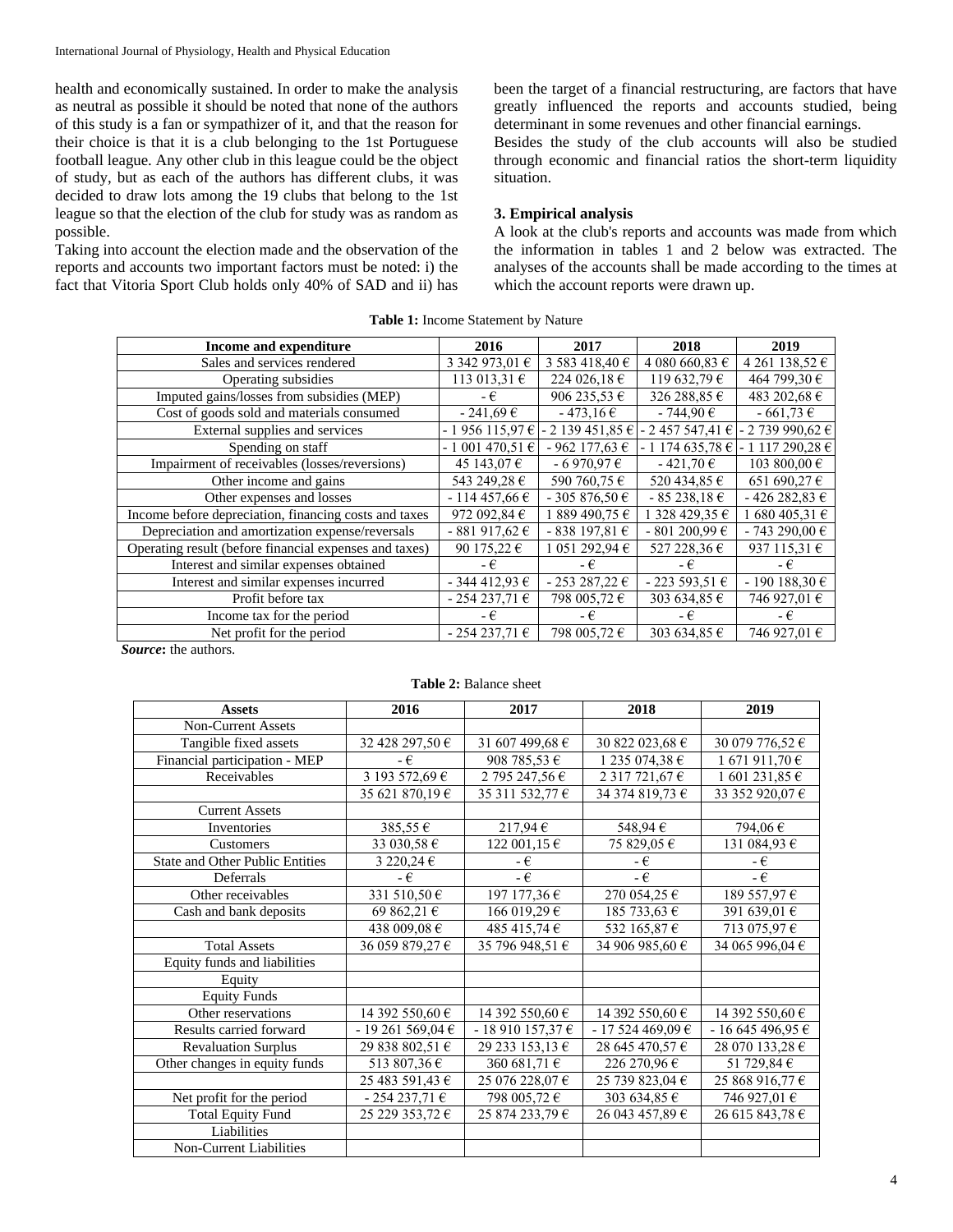| Financing obtained                        | 5402 315,47€     | 4 950 430,76 €  | 4 429 377,57 €                 | 3 975 310,47 €  |
|-------------------------------------------|------------------|-----------------|--------------------------------|-----------------|
| <b>Suppliers</b>                          | 458 859,77 €     | 141 082,38 €    | - €                            | - €             |
| State and other public bodies             | 2 670 106,59 €   | 2 447 445,66 €  | 1 994 699,87 €                 | 1 525 175,51 €  |
| Other debts payable                       | 1 250,00 €       | - €             | - €                            | - €             |
|                                           | 8 532 531,83 €   | 7 538 958,80 €  | 6 424 077,44 €                 | 5 500 485,98 €  |
| <b>Current Liabilities</b>                |                  |                 |                                |                 |
| Provision                                 | - €              | - €             | - €                            | - €             |
| <b>Suppliers</b>                          | 364 438.18 €     | 445 015.01 €    | 432 152,40 €                   | 337 272,25 €    |
| State and other public bodies             | 491 833,21 €     | 580 867,13 €    | 557 995,34 €                   | 537 456,78 €    |
| Financing obtained                        | 480 443,37 €     | 439 709,96 €    | 485 197.15 €                   | 451 322,00 €    |
| Other debts payable                       | 913 054,46 $\in$ | 867 065,82 €    | 878 814.54 €                   | 623 615,25 €    |
| Deferrals                                 | 48 224,50 €      | 51 098,00 €     | 85 290.84 $\in$                |                 |
|                                           | 2 297 993,72 €   | 2 383 755,92 €  | 2 439 450,27 €                 | 1 949 666,28 €  |
| <b>Total Liabilities</b>                  | 10 830 525,55 €  | 9 922 714,72 €  | 8 8 6 3 5 2 7 , 7 1 $\epsilon$ | 7450152,26€     |
| <b>Total Equity Funds and Liabilities</b> | 36 059 879,27 €  | 35 796 948,51 € | 34 906 985,60 €                | 34 065 996,04 € |
|                                           |                  |                 |                                |                 |

*Source***:** the authors.

#### **2016/2017 Season**

At that time, the accounting of Vitória Sport Clube started to apply the equity method (MEP) because, whenever the entity has a significant influence in the associated companies or controls the financial and operational decisions, these financial investments are recorded according to this method. In this procedure, investments are recorded at acquisition cost, thus there is a need to adjust them taking into account the net results of the associated or participated companies.

The management of Vitória Sport Clube, begins the explanation of the values of its income statement, giving relevance to the income of 906,235.53 euros through the application of the equity method and also clarifying the importance that this income had in the Net Profit for the Period of 798,005.72 euros. This result together with a positive cash flow of around 150,000 euros led to the decrease in liabilities.

#### **The income of Vitória Sport Clube in this period came mainly from various sources such as**

- Collection of quotas;
- Advertising;
- Rent;
- Donations;
- Subsidiary companies.

#### **As far as spending is concerned, this results from**

- Quota transferred to SAD;
- Club activity;
- Spending on general staff;
- Spending on athletes;
- **State and other public entities.**

All this income reached a total value of 5,314,458.70 Euros and the expenses a value of 3,424,967.95 Euros.

In terms of assets and liabilities, there is a decrease in both, however, because of the positive results; Vitoria's net worth is positive and equity funds have increased.

Although the club's management is satisfied with the results presented as well as with the compliance with the conditions of financial restructuring and also with the increase in equity funds, it is relevant to point out that in the 2015/2016 season the equity funds were not mentioned or applied, being the net result of this period negative. After the application of the method mentioned above and explained, the result of the following season (2016/2017) was positive, largely due to the application of this method.

The reduction of liabilities becomes somewhat important, however, the decrease of assets, more specifically, tangible fixed assets, is a cause of some concern.

## **2017/2018 Season**

The 2017/2018 season was marked by an increase in contribution revenues (coming from subsidiary companies) and accompanied by an increase in annual seat sales, in contrast, there was an increase in investment in the modalities. Once again, there was a reduction in liabilities with the help of the payment of amounts owed and also of amounts that SAD gave to the club.

The considerable increase in sales was mainly due to the increase in the number of members as well as the annual seat purchases for football, but also for the other modalities. The unfreezing of careers and the transfer of staff to SAD explains the values transmitted from SAD to the club, significantly increasing the club's revenue, eventually compensating for the reduction in subsidies given by the Municipality of Guimarães.

The good performance of SAD is responsible for the increase in financial participation (recorded using the MEP).

The main expenses in this period were the use of external service suppliers (ESF) as well as the expenses with the modalities and also the personnel expenses, thus there was a generalized increase in expenses which explains a net result lower than the one registered in the previous year, in the order of 303,634.85

Once again, we highlight the importance of the decrease in assets and liabilities, the influence that the results of the subsidiary companies have on the construction of Vitória Sport Clube's positive net result, thus allowing it to have a positive net position and also the increase in the equity fund.

#### **2018/2019 Season**

According to the last season analyzed, there are some similar highlights when compared to previous seasons, such as, the increase in contributions as well as, the increase in income from the modalities, due not only to the high participation of members, sympathizer's but also the remaining population and the income resulting from the solidarity mechanism for the transfer of the athlete Ricardo Pereira, again, the expenses with the modalities increased and liabilities decreased.

The good results of the subsidiary companies led to an increase in revenue for the MEP, which was registered under the heading